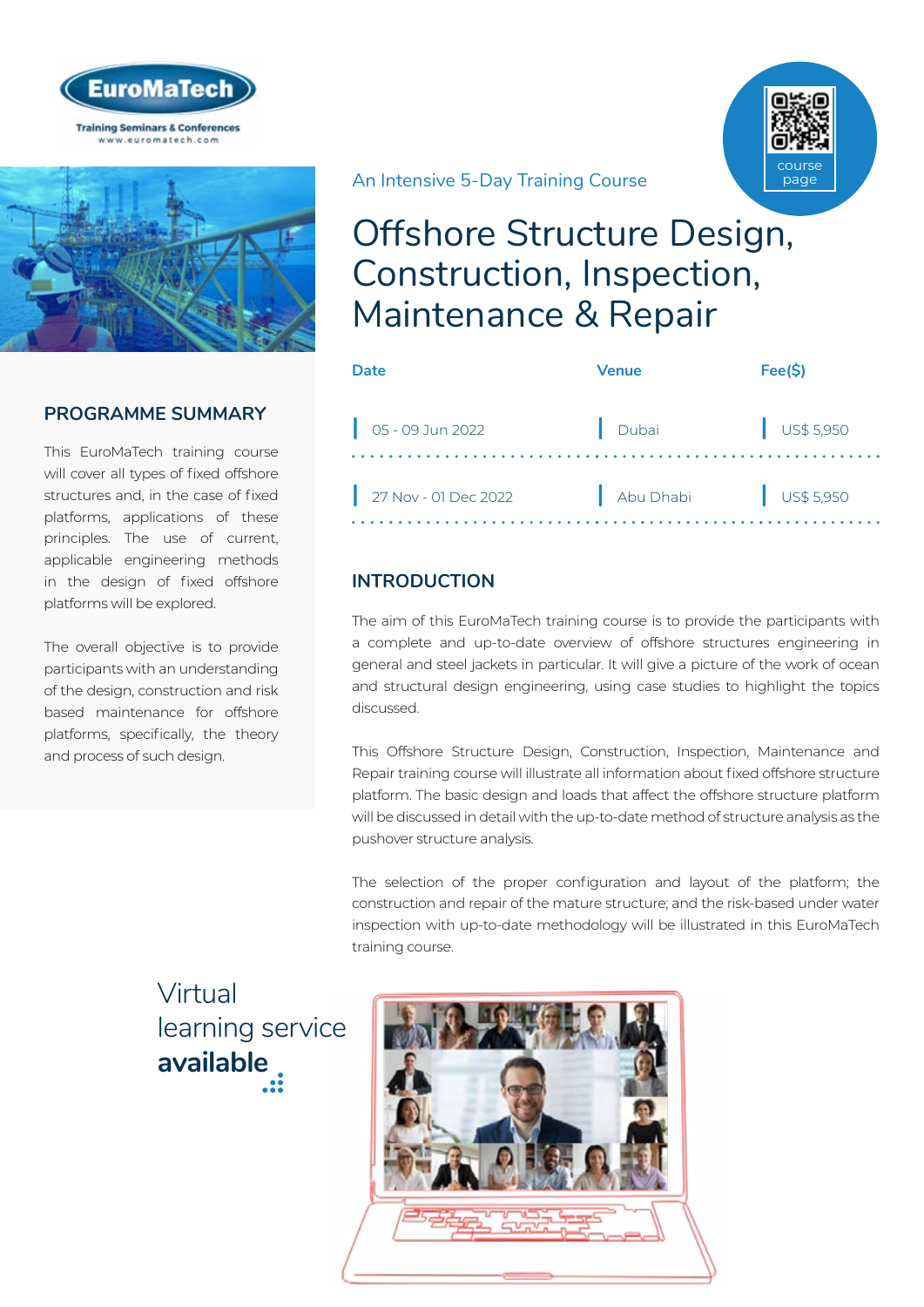#### **TRAINING METHODOLOGY**

The Offshore Structure Design, Construction, Inspection, Maintenance and Repair training course will combine presentations with interactive practical exercises, supported by video materials, activities and case studies. Delegates will be encouraged to participate actively in relating the principles of stress management to the particular needs of their workplace.

In addition to the traditional lectures, the training delivery emphasises the use of group discussions and actual design problems in order to ensure participants can put the newly learned concepts to use.

#### **In-house Training**

EuroMaTech is capable of conducting this training programme exclusively for your delegates. Please e-mail us on inhouse@euromatech.ae for further information and/or to receive a comprehensive proposal.





**Email Address:** info@euromatech.ae

**Website:** www.euromatech.com

#### **WHO SHOULD ATTEND**

- Project / Design / Construction Engineers
- Project Managers from Oil & Gas, Construction, Design and Installation Companies and Regulatory Authorities
- Those who have recently moved into Offshore Structural Engineering
- Those who hold broad responsibilities that include Offshore Structures

### **PROGRAMME OBJECTIVES**

- An understanding of the planning, concept development, design, construction, installation, operation, inspection and maintenance of Offshore Structures
- An understanding of the design, construction and risk based maintenance for offshore platforms, specifically, the theory and process of such design
- The ability to determine new technology for material of surface and subsurface structures
- An understanding of the use of current, applicable engineering methods in the design of fixed offshore platform
- Familiarity with most updated inspection and maintenance techniques for the offshore structures
- The skills to know the different types of offshore structures including its advantages and disadvantages and design requirements
- The capability to recognize the codes of inspection and the identify the types of preventive and recommended practices for maintenance in offshore structures

## **QUALITY CERTIFICATIONS & ACCREDITATIONS**

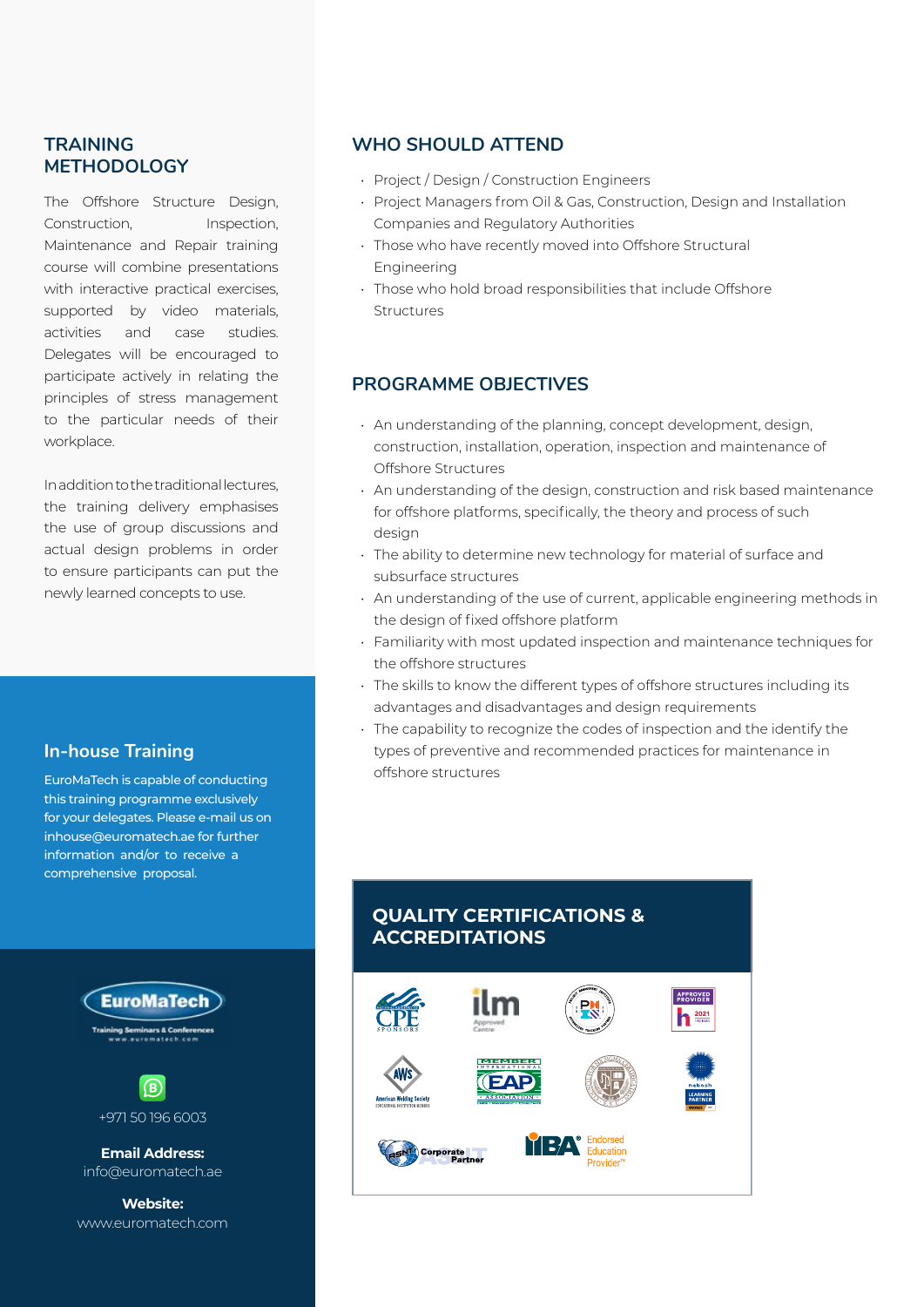# **COURSE OUTLINE**



#### **Day 1**

#### Introduction to Offshore Structures and Standards

- Types of Offshore Structures with illustrated videos and animations
- Design Parameters, Standards and Specifications
- General Considerations for Design
- Standard and Special Steels
- Material Selections
- Cost Optimization by Design
- Loads Effects on Offshore Structures

## **Day 2**

#### Metocean, Wave Loading and Buoyancy

- Offshore Site Investigations
- Meteorological and Oceanographically Data • Wave Theories
- Wind and Wave Forces
- Buoyancy and Stability
- Introduction for Subsea Structures Facilities
- New Technology for Material of Surface and Subsurface Structures

## **Day 3**

#### Geotechnics, Piles and Structural Analysis

- Geotechnical Engineering for Offshore Structures
- Offshore Pile Design
- Design of Axially Loaded Piles
- Design of Laterally Loaded Piles
- Design by Computer (SACS, SESAM, etc.)
- Topsides and Jacket Designs
- Optimum Platform Configurations

## **Day 4**

#### Detailed Design and Specialized Analysis

- Design of Tubular Members and Tubular Joints
- Welding and Weld Design
- Concepts of Dynamic Analysis
- Spectral Analysis
- Fatigue Design Deterministic and Spectral
- Earthquake and Seismic Analysis
- Load Out, Transportation and Installation
- Marine Operations

## **Day 5**

#### Structural Integrity, Repair, Risk and Reliability

- Inspection of Offshore Structures
- Codes of Inspection
- Inspection Reporting
- Maintenance and Remedy Action
- Types of Preventive Maintenance for Offshore Structures
- Recommended practices for maintenance of offshore Structures
- Structural Reliability
- Structure Integrity Principles
- Repair Procedure for Damaged Members
- Risk Assessment